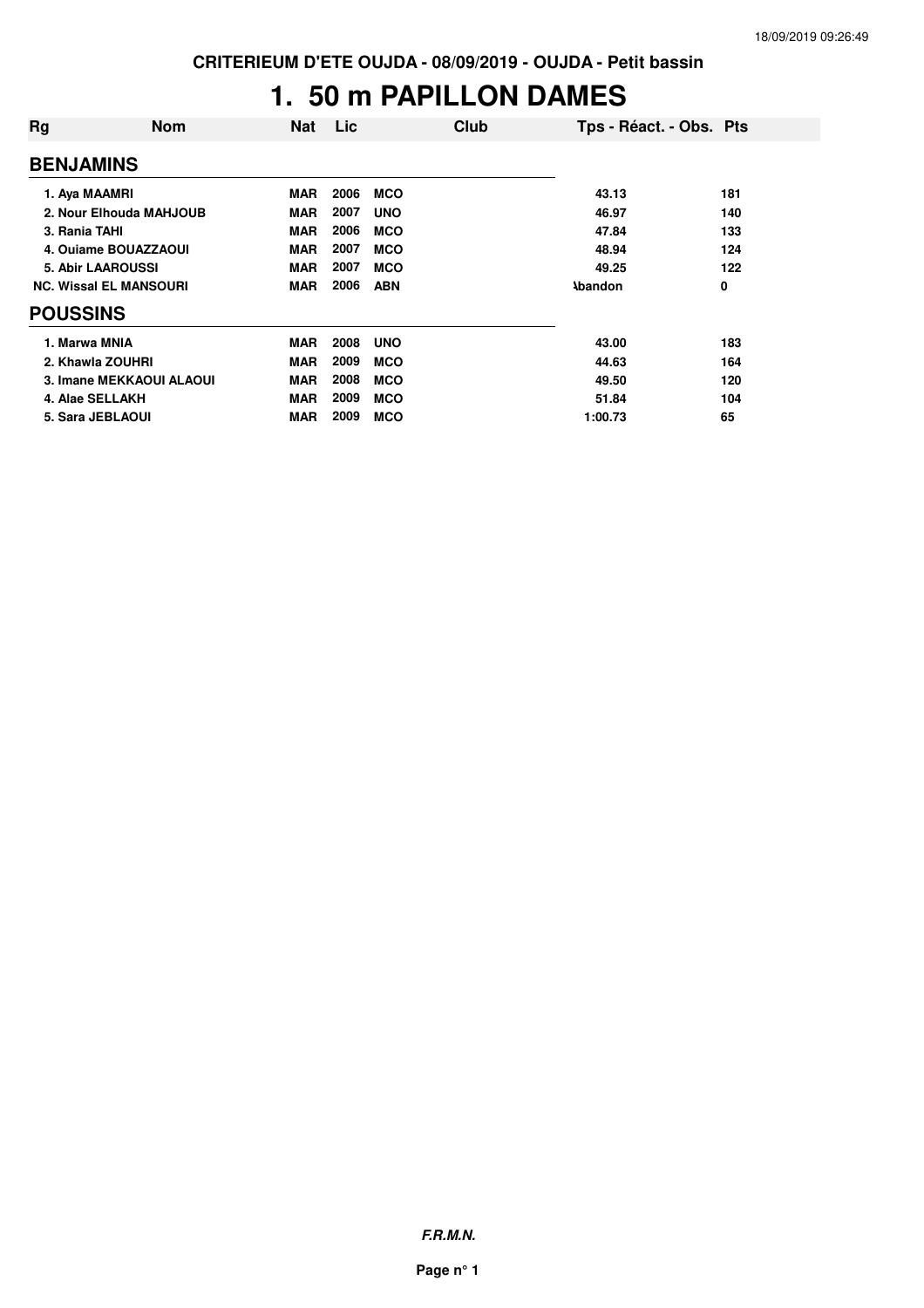### **2. 50 m PAPILLON MESSIEURS**

| Rg               | <b>Nom</b>                  | <b>Nat</b> | Lic  | Club       | Tps - Réact. - Obs. Pts |     |
|------------------|-----------------------------|------------|------|------------|-------------------------|-----|
| <b>BENJAMINS</b> |                             |            |      |            |                         |     |
|                  | 1. Salah Eddine SALMI       | <b>MAR</b> | 2006 | <b>UNO</b> | 39.18                   | 187 |
|                  | 2. Mohamed Sami MIRI        | <b>MAR</b> | 2007 | <b>UNO</b> | 41.97                   | 152 |
|                  | 3. Anas BELARBI             | <b>MAR</b> | 2006 | <b>MCO</b> | 42.06                   | 151 |
|                  | 4. Rayane LAZAR             | <b>MAR</b> | 2007 | <b>MCO</b> | 44.25                   | 130 |
|                  | 5. Othmane DOUZI            | <b>MAR</b> | 2007 | <b>UNO</b> | 55.62                   | 65  |
| <b>POUSSINS</b>  |                             |            |      |            |                         |     |
|                  | 1. Othmane RHZAL            | <b>MAR</b> | 2008 | <b>UNO</b> | 39.13                   | 188 |
|                  | 2. Mohamed Adam HAMMANI     | <b>MAR</b> | 2009 | <b>UNO</b> | 42.76                   | 144 |
|                  | 3. Mohamed Zouhir MOUFADDAL | <b>MAR</b> | 2008 | <b>MCO</b> | 45.03                   | 123 |
|                  | 4. Khalil ZOHIR             | <b>MAR</b> | 2009 | <b>MCO</b> | 45.81                   | 117 |
|                  | 5. Othmane EL MAHI          | <b>MAR</b> | 2008 | <b>MCO</b> | 50.97                   | 85  |
|                  | 6. Mohamed OUALI            | <b>MAR</b> | 2009 | <b>CAT</b> | 57.72                   | 58  |

**F.R.M.N.**

**Page n° 2**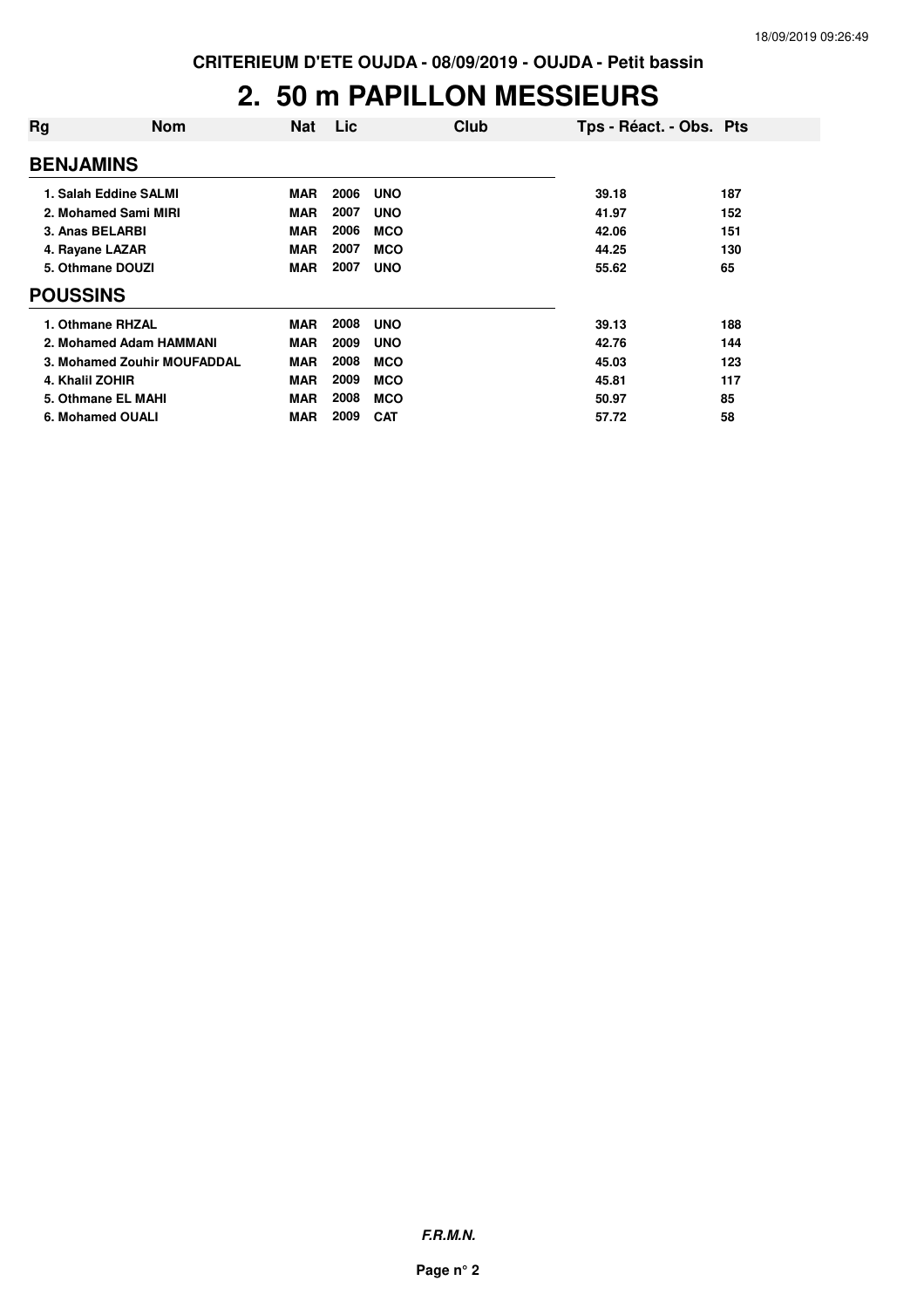# **3. 100 m DOS DAMES**

| Rg               | <b>Nom</b>               | <b>Nat</b> | <b>Lic</b> | Club       | Tps - Réact. - Obs. Pts |     |
|------------------|--------------------------|------------|------------|------------|-------------------------|-----|
| <b>BENJAMINS</b> |                          |            |            |            |                         |     |
|                  | 1. Nour Al Houda AMRAOUI | <b>MAR</b> | 2006       | <b>UNO</b> | 1:35.30                 | 226 |
| 2. Rania TAHI    |                          | <b>MAR</b> | 2006       | <b>MCO</b> | 1:43.38                 | 177 |
|                  | 3. Oujame BOUAZZAOUI     | <b>MAR</b> | 2007       | <b>MCO</b> | 1:43.93                 | 174 |
|                  | 4. Kaouthar RAHHOU       | <b>MAR</b> | 2006       | <b>UNO</b> | 1:52.55                 | 137 |
|                  | 5. Salma LAAROUSSI       | MAR        | 2006       | <b>MCO</b> | 1:56.16                 | 125 |
|                  |                          |            |            |            |                         |     |

**F.R.M.N.**

**Page n° 3**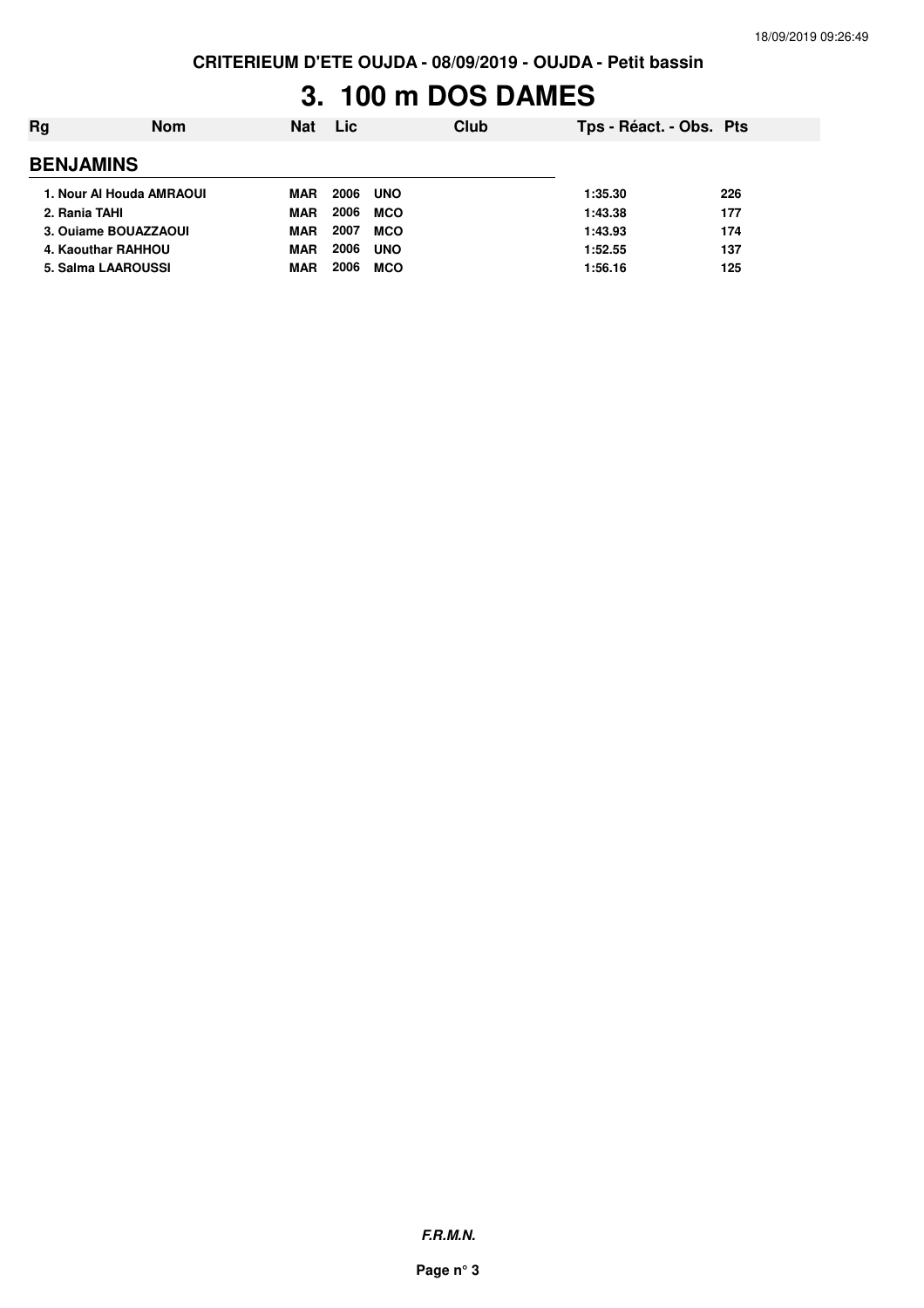# **4. 100 m DOS MESSIEURS**

| Rg                         | <b>Nom</b> | <b>Nat</b> | <b>Lic</b> |            | Club | Tps - Réact. - Obs. Pts |     |
|----------------------------|------------|------------|------------|------------|------|-------------------------|-----|
| <b>BENJAMINS</b>           |            |            |            |            |      |                         |     |
| 1. El Mehdi ZOUHRI         |            | <b>MAR</b> | 2006       | <b>UNO</b> |      | 1:24.20                 | 234 |
| 2. Rayane LAZAR            |            | <b>MAR</b> | 2007       | <b>MCO</b> |      | 1:30.73                 | 187 |
| <b>NC. Zakariae SABIBI</b> |            | <b>MAR</b> | 2006       | <b>MCO</b> |      | Dsg VI                  | 0   |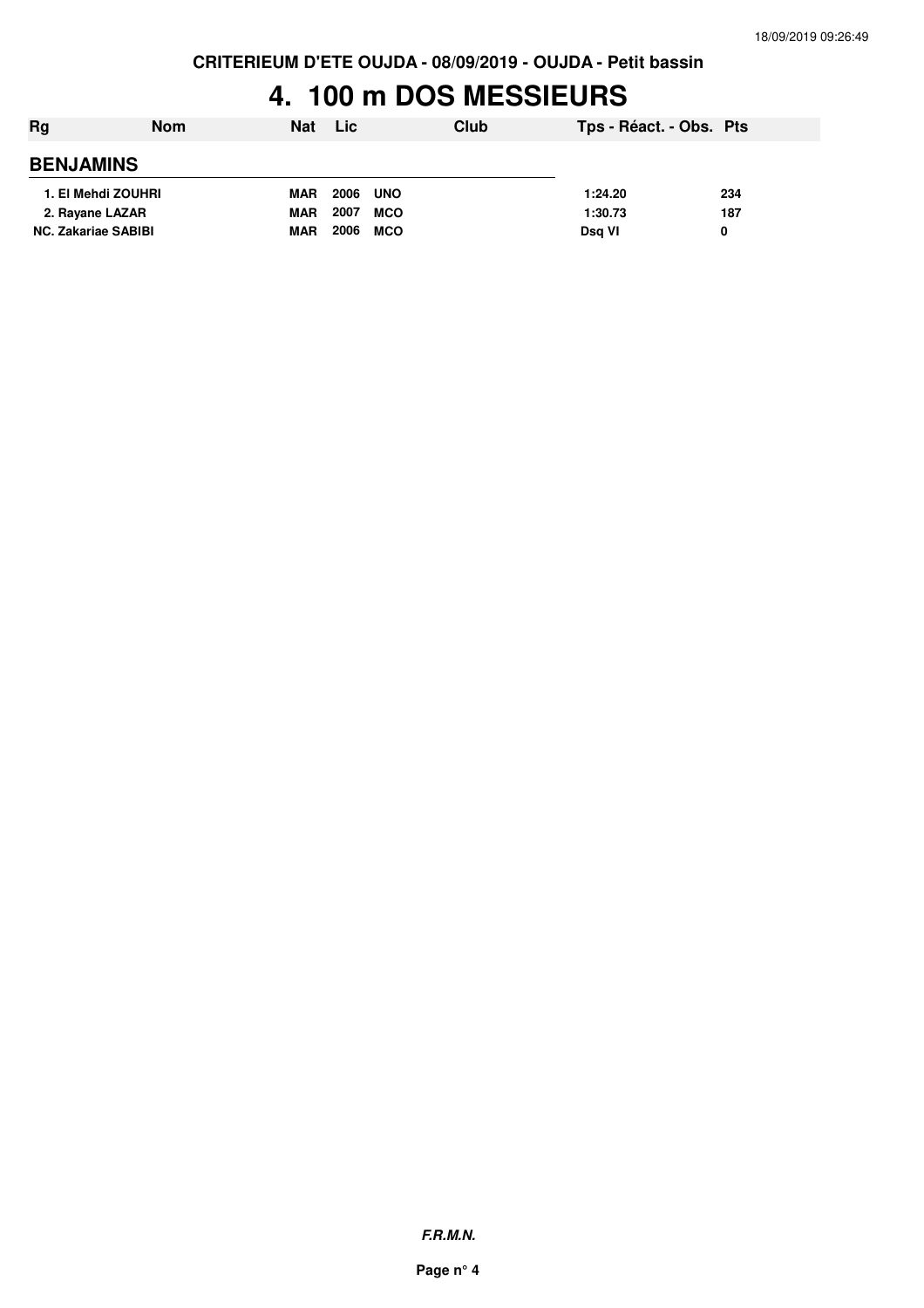# **5. 50 m BRASSE DAMES**

| <b>Rg</b>                | <b>Nom</b>                      | <b>Nat</b> | Lic  | Club       | Tps - Réact. - Obs. Pts |     |
|--------------------------|---------------------------------|------------|------|------------|-------------------------|-----|
| <b>BENJAMINS</b>         |                                 |            |      |            |                         |     |
|                          | <b>1. Wissal EL MANSOURI</b>    | <b>MAR</b> | 2006 | <b>ABN</b> | 46.09                   | 271 |
|                          | 2. Aroua EL BOURAQADI           | <b>MAR</b> | 2006 | <b>CAT</b> | 47.22                   | 252 |
| 3. Rania HAJJI           |                                 | <b>MAR</b> | 2006 | <b>ABN</b> | 47.79                   | 243 |
| 4. Hajar ALLAY           |                                 | <b>MAR</b> | 2006 | <b>MCO</b> | 49.63                   | 217 |
|                          | 5. Ikram BENAZZI                | <b>MAR</b> | 2006 | <b>UNO</b> | 50.16                   | 210 |
| 6. Alae EL AMRI          |                                 | <b>MAR</b> | 2006 | <b>MCO</b> | 51.06                   | 199 |
|                          | 7. Meryem TAKERKRA              | <b>MAR</b> | 2007 | <b>CAT</b> | 51.88                   | 190 |
| 8. Ihsane ZOHIR          |                                 | <b>MAR</b> | 2006 | <b>MCO</b> | 53.34                   | 175 |
|                          | 9. Kaouthar RAHHOU              | <b>MAR</b> | 2006 | <b>UNO</b> | 55.50                   | 155 |
| <b>10. Fatine ZAAOUI</b> |                                 | <b>MAR</b> | 2007 | <b>MCO</b> | 57.91                   | 136 |
| 11. Rim ZAAOUI           |                                 | <b>MAR</b> | 2007 | <b>MCO</b> | 58.78                   | 130 |
|                          | <b>NC. Hanane MOUJAHID</b>      | <b>MAR</b> | 2007 | <b>UNO</b> | Frf n.d.                |     |
|                          | <b>NC. Maroua REGRAGUI</b>      | <b>MAR</b> | 2007 | <b>CAT</b> | Dsg NI                  | 0   |
| <b>POUSSINS</b>          |                                 |            |      |            |                         |     |
| 1. Marwa MNIA            |                                 | <b>MAR</b> | 2008 | <b>UNO</b> | 48.59                   | 231 |
|                          | 2. Alae EL BOURAQADI            | <b>MAR</b> | 2009 | <b>CAT</b> | 51.44                   | 195 |
|                          | 3. Sara ABOUTNI                 | <b>MAR</b> | 2008 | <b>MCO</b> | 51.55                   | 194 |
|                          | <b>4. Imane MEKKAOUI ALAOUI</b> | <b>MAR</b> | 2008 | <b>MCO</b> | 51.72                   | 192 |
|                          | 5. Hajar AMRAOUI                | <b>MAR</b> | 2009 | <b>MCO</b> | 53.42                   | 174 |
|                          | 6. Alae SELLAKH                 | <b>MAR</b> | 2009 | <b>MCO</b> | 53.52                   | 173 |
|                          | 7. Meryem EL YAAGOUBI           | <b>MAR</b> | 2009 | <b>ABN</b> | 53.89                   | 169 |
|                          | 8. Bassma LAMRANI               | <b>MAR</b> | 2009 | <b>CAT</b> | 57.38                   | 140 |
|                          | 9. Hajar RAMDANI                | <b>MAR</b> | 2008 | <b>MCO</b> | 58.94                   | 129 |
| 10. Nour SAID            |                                 | <b>MAR</b> | 2009 | <b>UNO</b> | 1:05.28                 | 95  |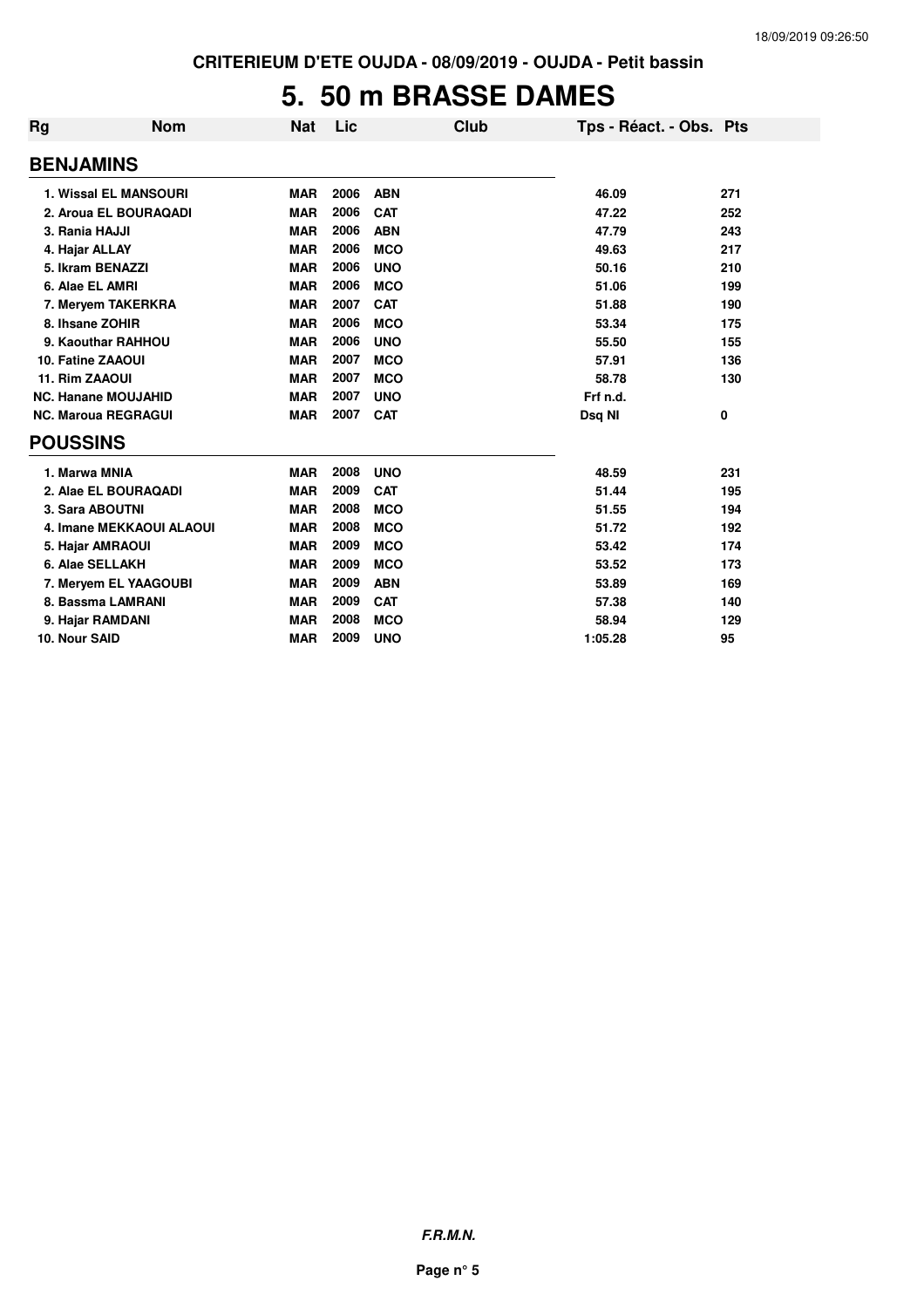### **6. 50 m BRASSE MESSIEURS**

| Rg               | <b>Nom</b>                       | Nat        | Lic  | Club       | Tps - Réact. - Obs. Pts |     |
|------------------|----------------------------------|------------|------|------------|-------------------------|-----|
| <b>BENJAMINS</b> |                                  |            |      |            |                         |     |
|                  | 1. Abdelali RAMDANI              | <b>MAR</b> | 2006 | <b>MCO</b> | 42.47                   | 247 |
|                  | 2. Mehdi OUMOKHTAR               | <b>MAR</b> | 2007 | <b>UNO</b> | 45.17                   | 205 |
|                  | 3. Mohamed Ali LAZRAK            | <b>MAR</b> | 2006 | <b>ABN</b> | 45.84                   | 197 |
|                  | 4. Marouane LAMSIAH              | <b>MAR</b> | 2006 | <b>UNO</b> | 47.06                   | 182 |
|                  | 5. Anass BOURHRARA               | <b>MAR</b> | 2006 | <b>UNO</b> | 48.53                   | 166 |
|                  | 6. Youssef LAZRAK                | <b>MAR</b> | 2007 | <b>ABN</b> | 48.79                   | 163 |
|                  | 7. Amine LAMRINI                 | <b>MAR</b> | 2007 | <b>UNO</b> | 54.09                   | 119 |
|                  | 8. Ousama HASSAIN                | <b>MAR</b> | 2007 | <b>UNO</b> | 56.58                   | 104 |
|                  | <b>NC. Mohamed Rayane SEKKAT</b> | <b>MAR</b> | 2007 | <b>UNO</b> | Frf n.d.                |     |
| <b>POUSSINS</b>  |                                  |            |      |            |                         |     |
|                  | 1. Othmane RHZAL                 | <b>MAR</b> | 2008 | <b>UNO</b> | 45.17                   | 205 |
|                  | 2. Oualid LAMSIAH                | <b>MAR</b> | 2008 | <b>UNO</b> | 49.16                   | 159 |
|                  | 3. Mohamed Taha LAZZOUZI         | <b>MAR</b> | 2009 | <b>ABN</b> | 49.91                   | 152 |
|                  | 4. Mohamed Adam HAMMANI          | <b>MAR</b> | 2009 | <b>UNO</b> | 52.19                   | 133 |
|                  | 5. Ziad MATTOUS                  | <b>MAR</b> | 2009 | <b>UNO</b> | 54.28                   | 118 |
|                  | 6. Mohamed OUALI                 | <b>MAR</b> | 2009 | <b>CAT</b> | 55.47                   | 111 |
|                  | 7. Abdellah KABOURI              | <b>MAR</b> | 2009 | <b>UNO</b> | 55.63                   | 110 |
|                  | 8. Khalil ZOHIR                  | <b>MAR</b> | 2009 | <b>MCO</b> | 57.13                   | 101 |
|                  | 9. Soufiane HASSAIN              | <b>MAR</b> | 2009 | <b>UNO</b> | 57.89                   | 97  |
| 10. Khalil HAJJI |                                  | <b>MAR</b> | 2009 | <b>ABN</b> | 1:00.84                 | 84  |
|                  | 11. Mohamed Yassir ZOUHRI        | <b>MAR</b> | 2009 | <b>UNO</b> | 1:01.94                 | 79  |
|                  | 12. Rayane MERBOUH               | <b>MAR</b> | 2008 | <b>MCO</b> | 1:02.34                 | 78  |
|                  | <b>13. Mohamed DAOUIRI</b>       | <b>MAR</b> | 2009 | <b>ABN</b> | 1:02.91                 | 76  |
|                  | 14. Outhmane EL AHMAR            | <b>MAR</b> | 2009 | <b>ABN</b> | 1:06.66                 | 64  |
|                  | <b>15. Mohammed ELHIDI</b>       | <b>MAR</b> | 2008 | <b>UNO</b> | 1:12.57                 | 49  |
|                  | 16. Wadi KHALID                  | <b>MAR</b> | 2009 | <b>UNO</b> | 1:43.34                 | 17  |
|                  | NC. Yahya ELHALAFI               | <b>MAR</b> | 2008 | <b>UNO</b> | Dsq NI                  | 0   |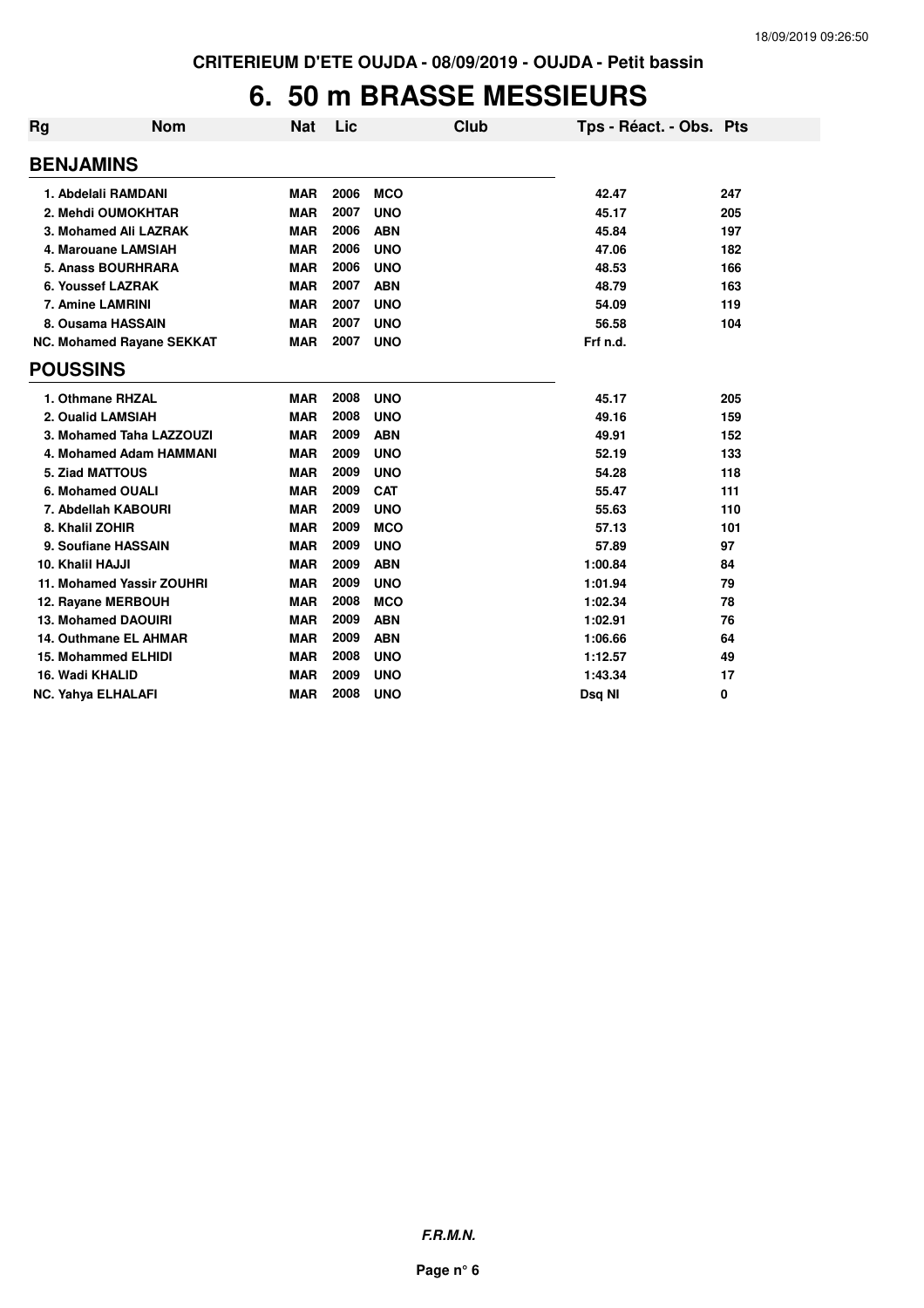# **7. 4 x 50 m NAGE LIBRE DAMES**

| Rg | <b>Nom</b>                   | <b>Nat</b> | Lic  | Club       | Tps - Réact. - Obs. Pts |     |
|----|------------------------------|------------|------|------------|-------------------------|-----|
|    | <b>BENJAMINS</b>             |            |      |            |                         |     |
|    | 1. Rania TAHI                | <b>MAR</b> | 2006 | <b>MCO</b> | 2:31.94                 | 270 |
|    | <b>Hajar ALLAY</b>           | <b>MAR</b> | 2006 | <b>MCO</b> |                         | 270 |
|    | Alae EL AMRI                 | <b>MAR</b> | 2006 | <b>MCO</b> |                         | 270 |
|    | Aya MAAMRI                   | <b>MAR</b> | 2006 | <b>MCO</b> |                         | 270 |
|    | 2. Nour Al Houda AMRAOUI     | <b>MAR</b> | 2006 | <b>UNO</b> | 2:39.09                 | 235 |
|    | <b>Ikram BENAZZI</b>         | <b>MAR</b> | 2006 | <b>UNO</b> |                         | 235 |
|    | <b>Kaouthar RAHHOU</b>       | <b>MAR</b> | 2006 | <b>UNO</b> |                         | 235 |
|    | <b>Nour Elhouda MAHJOUB</b>  | <b>MAR</b> | 2007 | <b>UNO</b> |                         | 235 |
|    | 3. Aroua EL BOURAQADI        | <b>MAR</b> | 2006 | <b>CAT</b> | 3:46.11                 | 81  |
|    | <b>Roa HAMMOUTI</b>          | <b>MAR</b> | 2007 | <b>CAT</b> |                         | 81  |
|    | <b>Hanae TAIMI</b>           | <b>MAR</b> | 2006 | <b>CAT</b> |                         | 81  |
|    | <b>Maroua REGRAGUI</b>       | <b>MAR</b> | 2007 | <b>CAT</b> |                         | 81  |
|    | <b>POUSSINS</b>              |            |      |            |                         |     |
|    | 1. Khawla ZOUHRI             | <b>MAR</b> | 2009 | <b>MCO</b> | 2:39.13                 | 235 |
|    | <b>Sara ABOUTNI</b>          | <b>MAR</b> | 2008 | <b>MCO</b> |                         | 235 |
|    | <b>Imane MEKKAOUI ALAOUI</b> | <b>MAR</b> | 2008 | <b>MCO</b> |                         | 235 |
|    | <b>Hajar AMRAOUI</b>         | <b>MAR</b> | 2009 | <b>MCO</b> |                         | 235 |
|    | 2. Marwa BOUZAWIT            | <b>MAR</b> | 2008 | <b>CAT</b> | 3:23.91                 | 111 |
|    | Alae EL BOURAQADI            | <b>MAR</b> | 2009 | <b>CAT</b> |                         | 111 |
|    | <b>Bassma LAMRANI</b>        | <b>MAR</b> | 2009 | <b>CAT</b> |                         | 111 |
|    | <b>Kawtar MELF</b>           | <b>MAR</b> | 2008 | <b>CAT</b> |                         | 111 |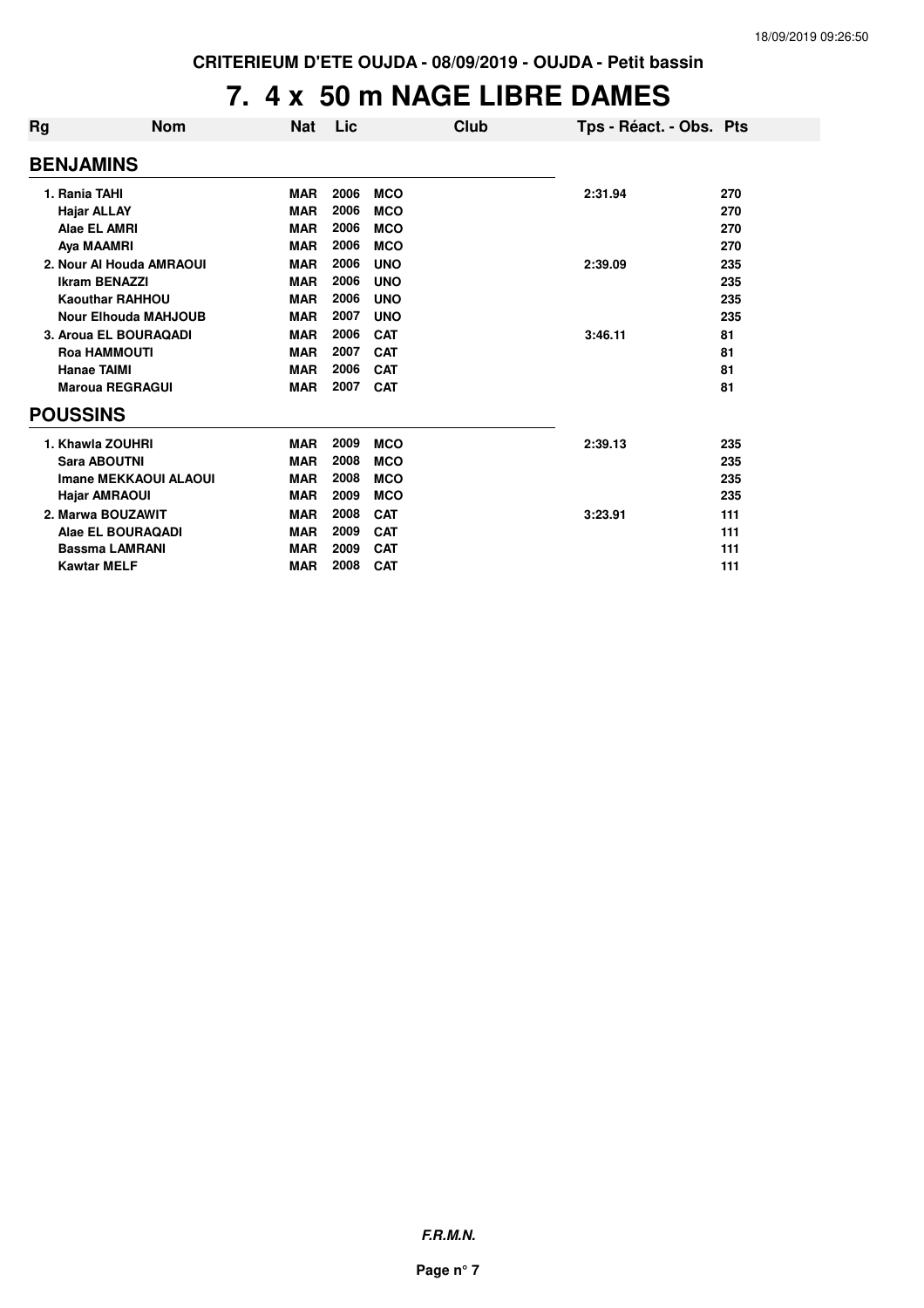#### **8. 4 x 50 m NAGE LIBRE MESSIEURS**

| Rg              | <b>Nom</b>                      | Nat        | Lic  |            | Club | Tps - Réact. - Obs. Pts |     |
|-----------------|---------------------------------|------------|------|------------|------|-------------------------|-----|
|                 | <b>BENJAMINS</b>                |            |      |            |      |                         |     |
|                 | 1. El Mehdi ZOUHRI              | <b>MAR</b> | 2006 | <b>UNO</b> |      | 2:18.00                 | 240 |
|                 | <b>Mohamed Sami MIRI</b>        | <b>MAR</b> | 2007 | <b>UNO</b> |      |                         | 240 |
|                 | <b>Salah Eddine SALMI</b>       | <b>MAR</b> | 2006 | <b>UNO</b> |      |                         | 240 |
|                 | <b>Mehdi OUMOKHTAR</b>          | <b>MAR</b> | 2007 | <b>UNO</b> |      |                         | 240 |
|                 | 2. Anas BELARBI                 | <b>MAR</b> | 2006 | <b>MCO</b> |      | 2:30.03                 | 187 |
|                 | <b>Zakariae SABIBI</b>          | <b>MAR</b> | 2006 | <b>MCO</b> |      |                         | 187 |
|                 | <b>Rayane LAZAR</b>             | <b>MAR</b> | 2007 | <b>MCO</b> |      |                         | 187 |
|                 | Abdelali RAMDANI                | <b>MAR</b> | 2006 | <b>MCO</b> |      |                         | 187 |
|                 | 3. Sami AMEUR                   | <b>MAR</b> | 2006 | <b>CAT</b> |      | 3:08.91                 | 93  |
|                 | <b>Mehdi AMHARREF</b>           | <b>MAR</b> | 2006 | <b>CAT</b> |      |                         | 93  |
|                 | <b>Yassine MOUMOU</b>           | <b>MAR</b> | 2006 | <b>CAT</b> |      |                         | 93  |
|                 | <b>Omar ZAROUALI</b>            | <b>MAR</b> | 2007 | <b>CAT</b> |      |                         | 93  |
| <b>POUSSINS</b> |                                 |            |      |            |      |                         |     |
|                 | 1. Mohamed Adam HAMMANI         | <b>MAR</b> | 2009 | <b>UNO</b> |      | 2:35.50                 | 168 |
|                 | <b>Ziad MATTOUS</b>             | <b>MAR</b> | 2009 | <b>UNO</b> |      |                         | 168 |
|                 | <b>Abdellah KABOURI</b>         | <b>MAR</b> | 2009 | <b>UNO</b> |      |                         | 168 |
|                 | <b>Othmane RHZAL</b>            | <b>MAR</b> | 2008 | <b>UNO</b> |      |                         | 168 |
|                 | 2. Othmane EL MAHI              | <b>MAR</b> | 2008 | <b>MCO</b> |      | 2:49.13                 | 130 |
|                 | <b>Rayane MERBOUH</b>           | <b>MAR</b> | 2008 | <b>MCO</b> |      |                         | 130 |
|                 | <b>Khalil ZOHIR</b>             | <b>MAR</b> | 2009 | <b>MCO</b> |      |                         | 130 |
|                 | <b>Mohamed Zouhir MOUFADDAL</b> | <b>MAR</b> | 2008 | <b>MCO</b> |      |                         | 130 |
|                 | 3. Mohamed Jad QARQACH          | <b>MAR</b> | 2008 | <b>CAT</b> |      | 3:20.78                 | 78  |
|                 | <b>Mohamed OUALI</b>            | <b>MAR</b> | 2009 | <b>CAT</b> |      |                         | 78  |
|                 | <b>El Houssaine CHAREF</b>      | <b>MAR</b> | 2009 | <b>CAT</b> |      |                         | 78  |
|                 | Yahya BENJILALI                 | <b>MAR</b> | 2009 | <b>CAT</b> |      |                         | 78  |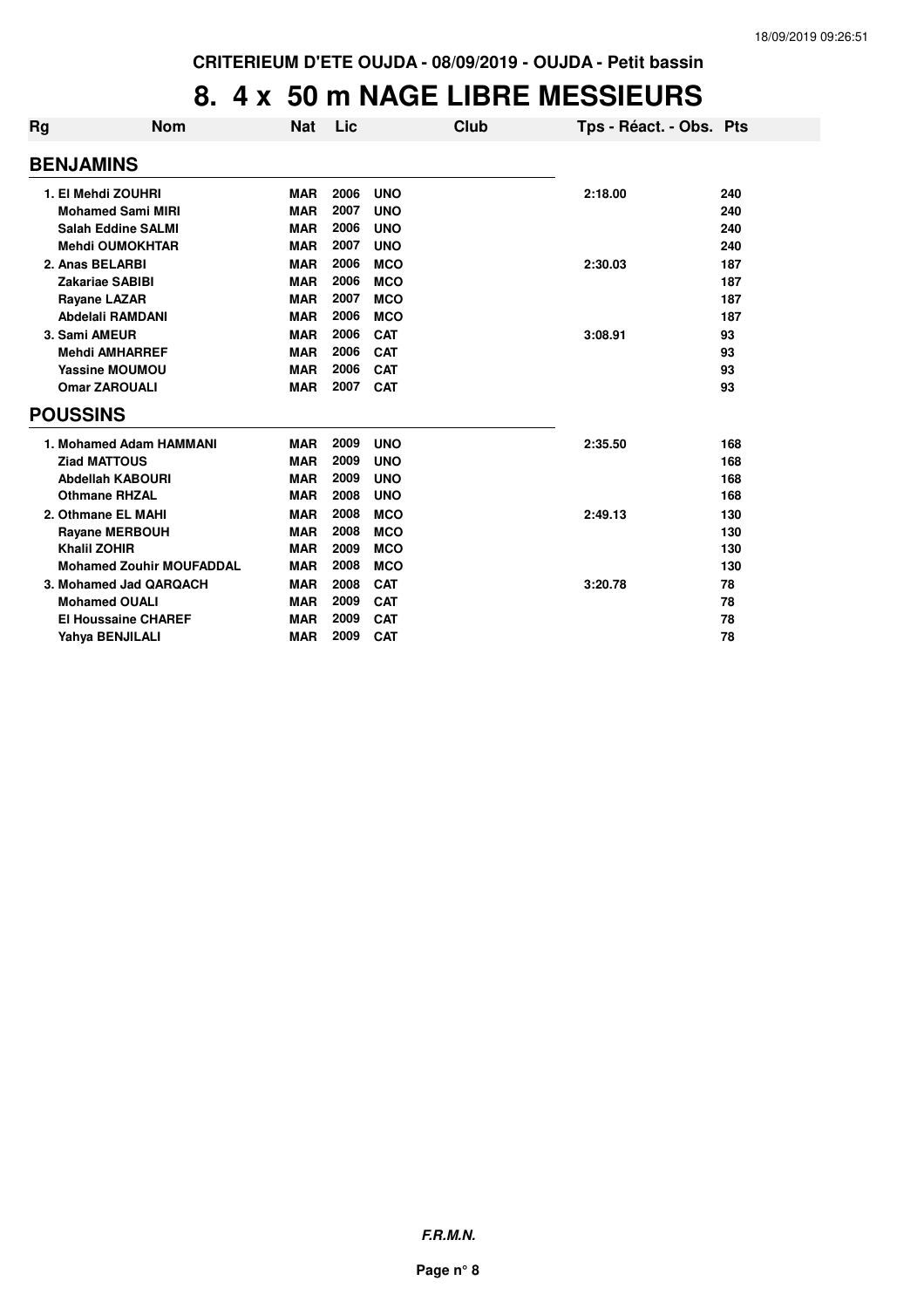#### **9. 50 m NAGE LIBRE MESSIEURS**

| Rg                    | <b>Nom</b>                     | Nat        | Lic  | Club       | Tps - Réact. - Obs. Pts |     |
|-----------------------|--------------------------------|------------|------|------------|-------------------------|-----|
| <b>BENJAMINS</b>      |                                |            |      |            |                         |     |
|                       | 1. Mehdi OUMOKHTAR             | <b>MAR</b> | 2007 | <b>UNO</b> | 33.59                   | 241 |
|                       | 2. Anas BELARBI                | <b>MAR</b> | 2006 | <b>MCO</b> | 33.94                   | 233 |
|                       | 3. El Mehdi ZOUHRI             | <b>MAR</b> | 2006 | <b>UNO</b> | 33.95                   | 233 |
|                       | 4. Abdelali RAMDANI            | <b>MAR</b> | 2006 | <b>MCO</b> | 34.23                   | 228 |
|                       | 5. Mohamed Sami MIRI           | <b>MAR</b> | 2007 | <b>UNO</b> | 35.29                   | 208 |
|                       | 5. Salah Eddine SALMI          | <b>MAR</b> | 2006 | <b>UNO</b> | 35.29                   | 208 |
|                       | 7. Mohamed Ali LAZRAK          | <b>MAR</b> | 2006 | <b>ABN</b> | 38.16                   | 164 |
|                       | 8. Ousama HASSAIN              | <b>MAR</b> | 2007 | <b>UNO</b> | 38.28                   | 163 |
|                       | 9. Anass BOURHRARA             | <b>MAR</b> | 2006 | <b>UNO</b> | 39.17                   | 152 |
|                       | 10. Mohamed Rayane SEKKAT      | <b>MAR</b> | 2007 | <b>UNO</b> | 40.00                   | 142 |
|                       | 11. Marouane LAMSIAH           | <b>MAR</b> | 2006 | <b>UNO</b> | 40.09                   | 141 |
|                       | 12. Othmane DOUZI              | <b>MAR</b> | 2007 | <b>UNO</b> | 40.64                   | 136 |
|                       | <b>13. Amine LAMRINI</b>       | <b>MAR</b> | 2007 | <b>UNO</b> | 42.97                   | 115 |
|                       | 14. Zakariae SABIBI            | <b>MAR</b> | 2006 | <b>MCO</b> | 44.06                   | 106 |
| <b>15. Sami AMEUR</b> |                                | <b>MAR</b> | 2006 | <b>CAT</b> | 46.47                   | 91  |
|                       | <b>16. Omar ZAROUALI</b>       | <b>MAR</b> | 2007 | <b>CAT</b> | 47.75                   | 83  |
| <b>POUSSINS</b>       |                                |            |      |            |                         |     |
|                       | 1. Othmane RHZAL               | MAR        | 2008 | <b>UNO</b> | 32.88                   | 257 |
|                       | 2. Mohamed Zouhir MOUFADDAL    | <b>MAR</b> | 2008 | <b>MCO</b> | 35.29                   | 208 |
|                       | 3. Othmane EL MAHI             | <b>MAR</b> | 2008 | <b>MCO</b> | 37.41                   | 174 |
|                       | 4. Oualid LAMSIAH              | <b>MAR</b> | 2008 | <b>UNO</b> | 37.83                   | 168 |
|                       | 5. Ziad MATTOUS                | MAR        | 2009 | <b>UNO</b> | 38.20                   | 164 |
|                       | 6. Mohamed Adam HAMMANI        | <b>MAR</b> | 2009 | <b>UNO</b> | 39.43                   | 149 |
|                       | 7. Abdellah KABOURI            | MAR        | 2009 | <b>UNO</b> | 42.25                   | 121 |
|                       | 8. Soufiane HASSAIN            | <b>MAR</b> | 2009 | <b>UNO</b> | 42.72                   | 117 |
|                       | 9. Mohamed Yassir ZOUHRI       | <b>MAR</b> | 2009 | <b>UNO</b> | 44.59                   | 103 |
|                       | <b>10. Mohamed OUALI</b>       | <b>MAR</b> | 2009 | <b>CAT</b> | 45.20                   | 99  |
|                       | 11. Mohamed Taha LAZZOUZI      | <b>MAR</b> | 2009 | <b>ABN</b> | 47.35                   | 86  |
|                       | 11. Yahya BENJILALI            | <b>MAR</b> | 2009 | <b>CAT</b> | 47.35                   | 86  |
|                       | 13. Yahya ELHALAFI             | <b>MAR</b> | 2008 | <b>UNO</b> | 48.41                   | 80  |
|                       | <b>14. El Houssaine CHAREF</b> | MAR        | 2009 | <b>CAT</b> | 48.47                   | 80  |
|                       | 15. Rayane MERBOUH             | <b>MAR</b> | 2008 | <b>MCO</b> | 48.75                   | 78  |
|                       | <b>16. Mohammed ELHIDI</b>     | <b>MAR</b> | 2008 | <b>UNO</b> | 53.70                   | 59  |
|                       | 17. Outhmane EL AHMAR          | <b>MAR</b> | 2009 | <b>ABN</b> | 54.18                   | 57  |
|                       | 18. Mohamed Jad QARQACH        | <b>MAR</b> | 2008 | <b>CAT</b> | 54.21                   | 57  |
|                       | 19. Wadi KHALID                | <b>MAR</b> | 2009 | <b>UNO</b> | 55.13                   | 54  |
|                       | 20. Riyad EL HAFIDI            | <b>MAR</b> | 2008 | <b>CAT</b> | 55.59                   | 53  |
| 21. Khalil HAJJI      |                                | <b>MAR</b> | 2009 | <b>ABN</b> | 59.41                   | 43  |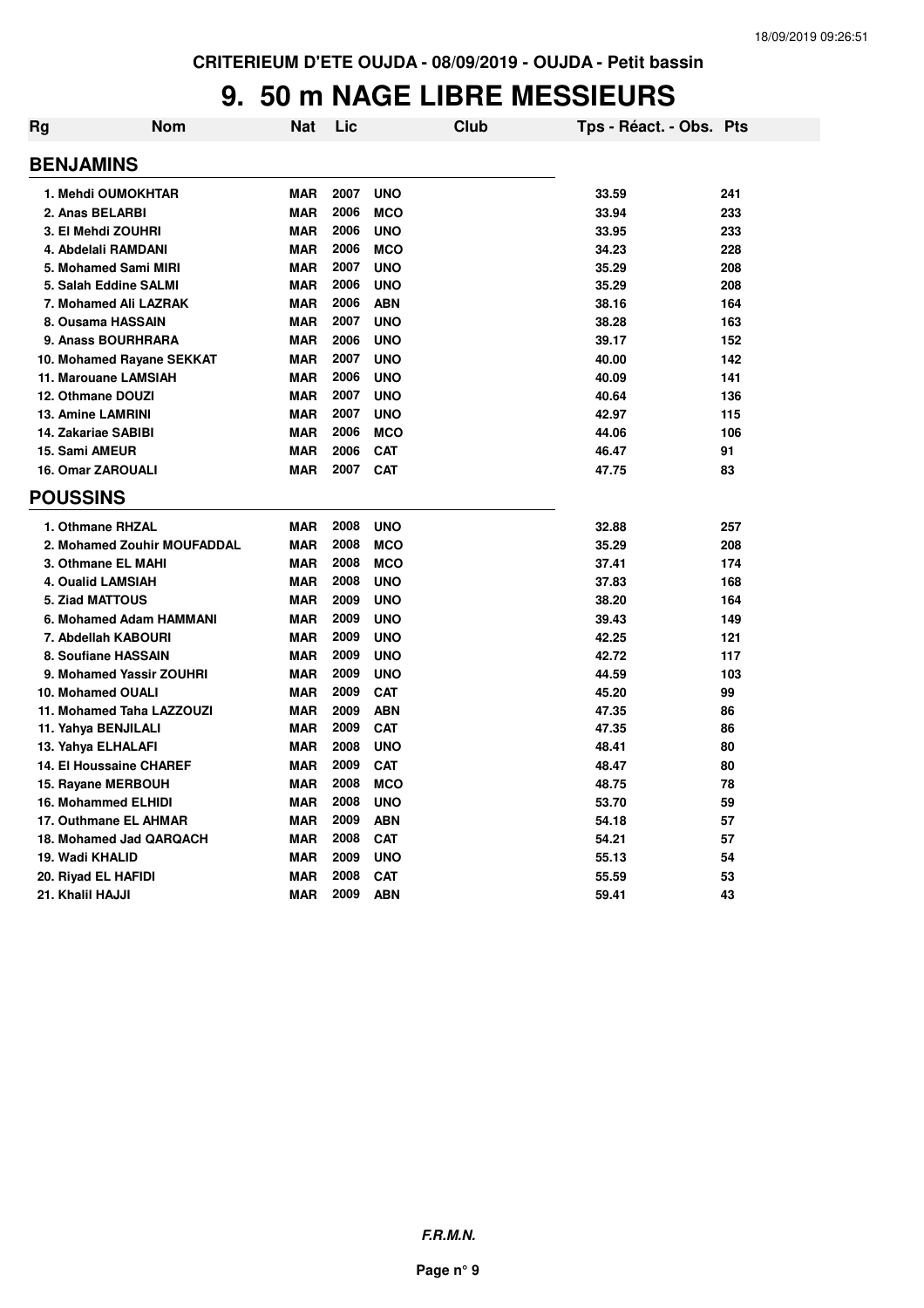### **10. 50 m NAGE LIBRE DAMES**

| Rg | <b>Nom</b>                 | <b>Nat</b> | Lic  |            | Club | Tps - Réact. - Obs. Pts |     |
|----|----------------------------|------------|------|------------|------|-------------------------|-----|
|    | <b>BENJAMINS</b>           |            |      |            |      |                         |     |
|    | 1. Aya MAAMRI              | <b>MAR</b> | 2006 | <b>MCO</b> |      | 34.54                   | 324 |
|    | 2. Nour Al Houda AMRAOUI   | <b>MAR</b> | 2006 | <b>UNO</b> |      | 36.00                   | 286 |
|    | 3. Rania TAHI              | <b>MAR</b> | 2006 | <b>MCO</b> |      | 37.09                   | 261 |
|    | 4. Alae EL AMRI            | <b>MAR</b> | 2006 | <b>MCO</b> |      | 37.56                   | 252 |
|    | 5. Abir LAAROUSSI          | <b>MAR</b> | 2007 | <b>MCO</b> |      | 37.93                   | 244 |
|    | 5. Hajar ALLAY             | <b>MAR</b> | 2006 | <b>MCO</b> |      | 37.93                   | 244 |
|    | 7. Nour Elhouda MAHJOUB    | <b>MAR</b> | 2007 | <b>UNO</b> |      | 39.04                   | 224 |
|    | 8. Wissal EL MANSOURI      | <b>MAR</b> | 2006 | <b>ABN</b> |      | 39.06                   | 224 |
|    | 9. Kaouthar RAHHOU         | <b>MAR</b> | 2006 | <b>UNO</b> |      | 40.56                   | 200 |
|    | 10. Ihsane ZOHIR           | <b>MAR</b> | 2006 | <b>MCO</b> |      | 41.53                   | 186 |
|    | 11. Ikram BENAZZI          | <b>MAR</b> | 2006 | <b>UNO</b> |      | 41.84                   | 182 |
|    | 12. Rania HAJJI            | <b>MAR</b> | 2006 | <b>ABN</b> |      | 42.06                   | 179 |
|    | 13. Aroua EL BOURAQADI     | <b>MAR</b> | 2006 | <b>CAT</b> |      | 43.00                   | 168 |
|    | <b>14. Rim ZAAOUI</b>      | <b>MAR</b> | 2007 | <b>MCO</b> |      | 43.34                   | 164 |
|    | 15. Mervem TAKERKRA        | <b>MAR</b> | 2007 | <b>CAT</b> |      | 48.92                   | 114 |
|    | <b>16. Maroua REGRAGUI</b> | <b>MAR</b> | 2007 | <b>CAT</b> |      | 56.16                   | 75  |
|    | 17. Hanane MOUJAHID        | <b>MAR</b> | 2007 | <b>UNO</b> |      | 57.56                   | 70  |
|    | <b>18. Fatine ZAAOUI</b>   | <b>MAR</b> | 2007 | <b>MCO</b> |      | 1:02.66                 | 54  |
|    | <b>POUSSINS</b>            |            |      |            |      |                         |     |
|    | 1. Sara ABOUTNI            | <b>MAR</b> | 2008 | <b>MCO</b> |      | 38.86                   | 227 |
|    | 2. Khawla ZOUHRI           | <b>MAR</b> | 2009 | <b>MCO</b> |      | 39.54                   | 216 |
|    | 3. Marwa MNIA              | <b>MAR</b> | 2008 | <b>UNO</b> |      | 40.28                   | 204 |
|    | 4. Hajar AMRAOUI           | <b>MAR</b> | 2009 | <b>MCO</b> |      | 40.58                   | 200 |
|    | 5. Hajar RAMDANI           | <b>MAR</b> | 2008 | <b>MCO</b> |      | 42.84                   | 170 |
|    | 6. Alae EL BOURAQADI       | <b>MAR</b> | 2009 | <b>CAT</b> |      | 46.32                   | 134 |
|    | 7. Sara JEBLAOUI           | <b>MAR</b> | 2009 | <b>MCO</b> |      | 49.90                   | 107 |
|    | 8. Manar ZAIMI             | <b>MAR</b> | 2008 | <b>MCO</b> |      | 51.88                   | 95  |
|    | 9. Meryem EL YAAGOUBI      | <b>MAR</b> | 2009 | <b>ABN</b> |      | 57.56                   | 70  |
|    | 10. Nour SAID              | <b>MAR</b> | 2009 | <b>UNO</b> |      | 58.03                   | 68  |
|    | 11. Bassma LAMRANI         | <b>MAR</b> | 2009 | <b>CAT</b> |      | 59.60                   | 63  |
|    | <b>NC. Kawtar MELF</b>     | <b>MAR</b> | 2008 | <b>CAT</b> |      | Frf n.d.                |     |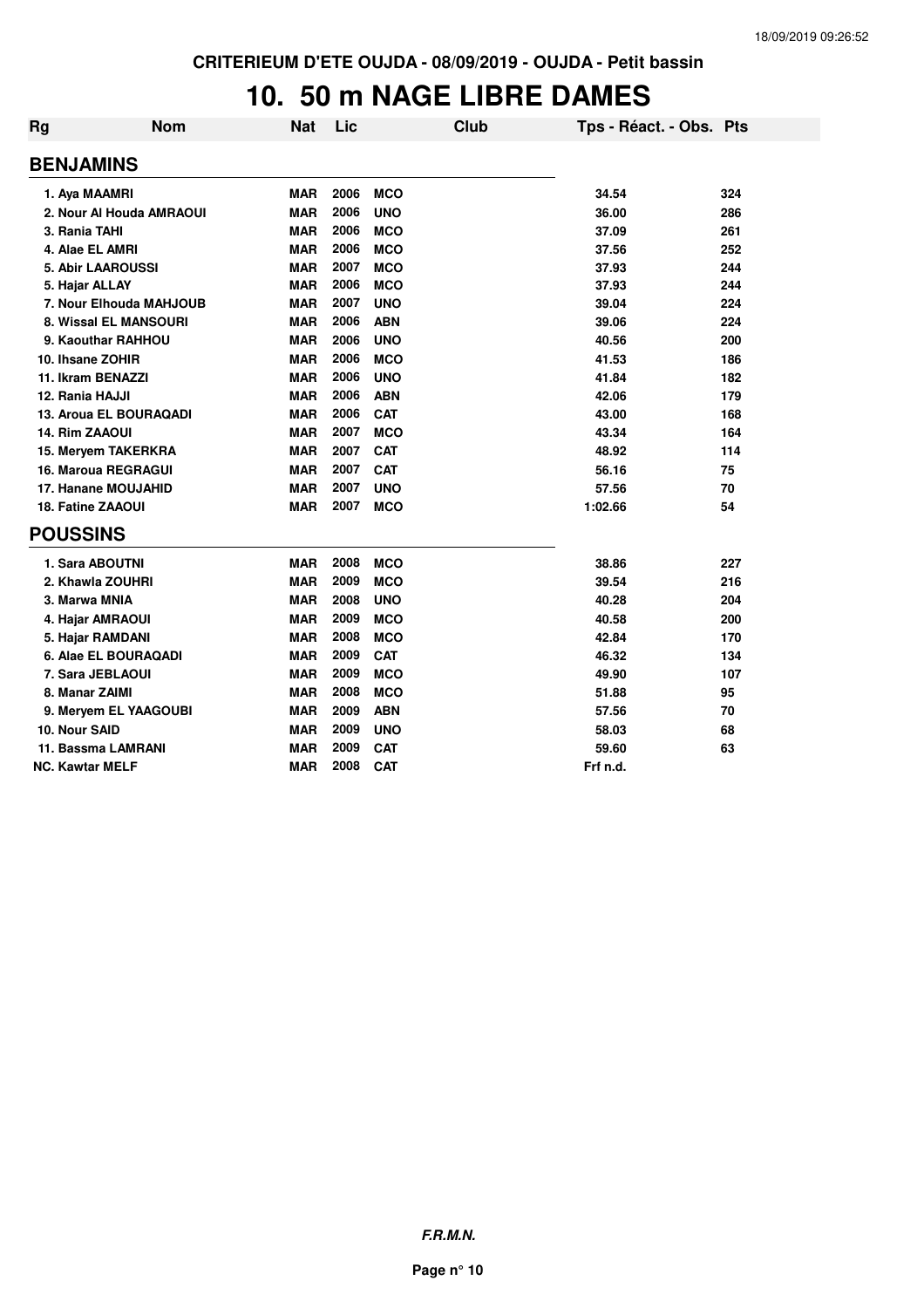### **11. 50 m DOS MESSIEURS**

| <b>Rg</b>        | <b>Nom</b>                  | <b>Nat</b> | Lic  | Club       | Tps - Réact. - Obs. Pts |     |
|------------------|-----------------------------|------------|------|------------|-------------------------|-----|
| <b>BENJAMINS</b> |                             |            |      |            |                         |     |
|                  | 1. Mohamed Sami MIRI        | <b>MAR</b> | 2007 | <b>UNO</b> | 39.38                   | 227 |
|                  | 2. El Mehdi ZOUHRI          | <b>MAR</b> | 2006 | <b>UNO</b> | 39.91                   | 218 |
|                  | 3. Rayane LAZAR             | <b>MAR</b> | 2007 | <b>MCO</b> | 40.81                   | 204 |
|                  | 4. Salah Eddine SALMI       | <b>MAR</b> | 2006 | <b>UNO</b> | 42.14                   | 185 |
|                  | 5. Anas BELARBI             | <b>MAR</b> | 2006 | <b>MCO</b> | 44.22                   | 160 |
|                  | 6. Anass BOURHRARA          | <b>MAR</b> | 2006 | <b>UNO</b> | 44.91                   | 153 |
|                  | 7. Ousama HASSAIN           | <b>MAR</b> | 2007 | <b>UNO</b> | 45.03                   | 152 |
|                  | 8. Othmane DOUZI            | <b>MAR</b> | 2007 | <b>UNO</b> | 45.42                   | 148 |
|                  | 9. Mohamed Ali LAZRAK       | <b>MAR</b> | 2006 | <b>ABN</b> | 48.29                   | 123 |
|                  | 10. Mohamed Rayane SEKKAT   | <b>MAR</b> | 2007 | <b>UNO</b> | 48.63                   | 120 |
|                  | <b>11. Amine LAMRINI</b>    | <b>MAR</b> | 2007 | <b>UNO</b> | 51.24                   | 103 |
|                  | 12. Zakariae SABIBI         | <b>MAR</b> | 2006 | <b>MCO</b> | 53.20                   | 92  |
|                  | <b>NC. Marouane LAMSIAH</b> | <b>MAR</b> | 2006 | <b>UNO</b> | Dsq NI                  | 0   |
| <b>POUSSINS</b>  |                             |            |      |            |                         |     |
|                  | 1. Mohamed Zouhir MOUFADDAL | <b>MAR</b> | 2008 | <b>MCO</b> | 40.98                   | 201 |
|                  | 2. Oualid LAMSIAH           | <b>MAR</b> | 2008 | <b>UNO</b> | 46.81                   | 135 |
|                  | 3. Ziad MATTOUS             | <b>MAR</b> | 2009 | <b>UNO</b> | 47.44                   | 130 |
|                  | 4. Othmane EL MAHI          | <b>MAR</b> | 2008 | <b>MCO</b> | 47.73                   | 127 |
|                  | 5. Soufiane HASSAIN         | <b>MAR</b> | 2009 | <b>UNO</b> | 48.53                   | 121 |
|                  | 6. Khalil ZOHIR             | <b>MAR</b> | 2009 | <b>MCO</b> | 48.88                   | 118 |
|                  | 7. Abdellah KABOURI         | <b>MAR</b> | 2009 | <b>UNO</b> | 51.70                   | 100 |
|                  | 8. Mohamed Yassir ZOUHRI    | <b>MAR</b> | 2009 | <b>UNO</b> | 52.44                   | 96  |
|                  | 9. Mohammed ELHIDI          | <b>MAR</b> | 2008 | <b>UNO</b> | 1:03.85                 | 53  |
|                  | 10. Wadi KHALID             | <b>MAR</b> | 2009 | <b>UNO</b> | 1:08.50                 | 43  |
|                  | <b>NC. Yahya ELHALAFI</b>   | <b>MAR</b> | 2008 | <b>UNO</b> | Dsg NI                  | 0   |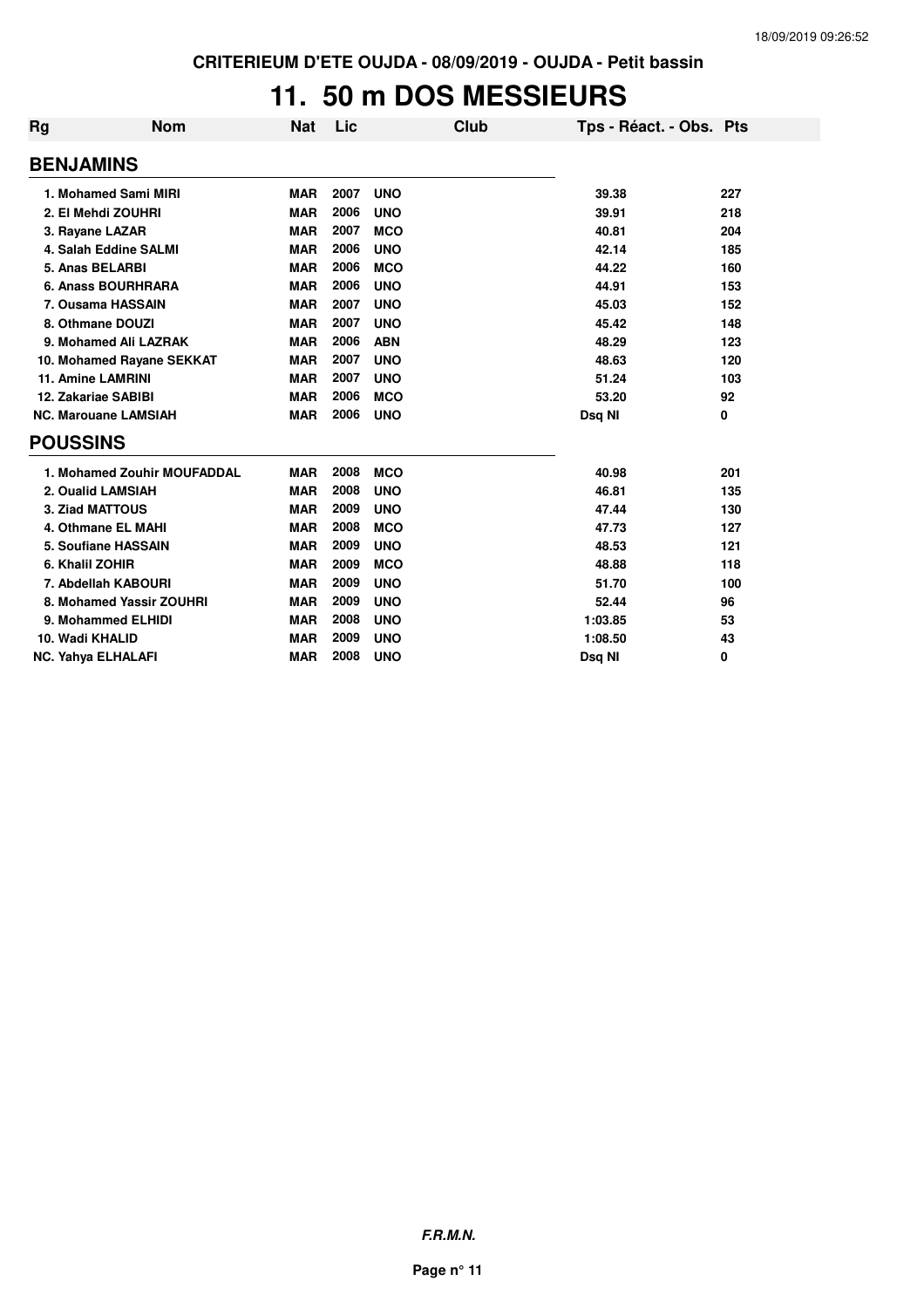# **12. 50 m DOS DAMES**

| Rg               | <b>Nom</b>                | <b>Nat</b> | Lic  | Club       | Tps - Réact. - Obs. Pts |     |
|------------------|---------------------------|------------|------|------------|-------------------------|-----|
| <b>BENJAMINS</b> |                           |            |      |            |                         |     |
|                  | <b>1. Abir LAAROUSSI</b>  | <b>MAR</b> | 2007 | <b>MCO</b> | 44.06                   | 231 |
|                  | 2. Nour Elhouda MAHJOUB   | <b>MAR</b> | 2007 | <b>UNO</b> | 46.16                   | 201 |
| 3. Rania HAJJI   |                           | <b>MAR</b> | 2006 | <b>ABN</b> | 48.03                   | 178 |
|                  | <b>4. Salma LAAROUSSI</b> | <b>MAR</b> | 2006 | <b>MCO</b> | 48.73                   | 171 |
|                  | 5. Ikram BENAZZI          | <b>MAR</b> | 2006 | <b>UNO</b> | 52.75                   | 135 |
| 6. Rim ZAAOUI    |                           | <b>MAR</b> | 2007 | <b>MCO</b> | 53.31                   | 130 |
|                  | 7. Aroua EL BOURAQADI     | <b>MAR</b> | 2006 | <b>CAT</b> | 54.76                   | 120 |
|                  | 8. Hanane MOUJAHID        | <b>MAR</b> | 2007 | <b>UNO</b> | 1:10.67                 | 56  |
| <b>POUSSINS</b>  |                           |            |      |            |                         |     |
|                  | 1. Hajar AMRAOUI          | <b>MAR</b> | 2009 | <b>MCO</b> | 46.53                   | 196 |
|                  | 1. Khawla ZOUHRI          | <b>MAR</b> | 2009 | <b>MCO</b> | 46.53                   | 196 |
|                  | 3. Imane MEKKAOUI ALAOUI  | <b>MAR</b> | 2008 | <b>MCO</b> | 47.44                   | 185 |
|                  | <b>4. Sara ABOUTNI</b>    | <b>MAR</b> | 2008 | <b>MCO</b> | 48.88                   | 169 |
|                  | 5. Hajar RAMDANI          | <b>MAR</b> | 2008 | <b>MCO</b> | 52.20                   | 139 |
|                  | 6. Marwa BOUZAWIT         | <b>MAR</b> | 2008 | <b>CAT</b> | 52.23                   | 139 |
|                  | 7. Alae SELLAKH           | <b>MAR</b> | 2009 | <b>MCO</b> | 52.30                   | 138 |
|                  | 8. Sara JEBLAOUI          | <b>MAR</b> | 2009 | <b>MCO</b> | 58.94                   | 96  |
|                  | 9. Alae EL BOURAQADI      | <b>MAR</b> | 2009 | <b>CAT</b> | 1:01.70                 | 84  |
| 10. Manar ZAIMI  |                           | <b>MAR</b> | 2008 | <b>MCO</b> | 1:01.94                 | 83  |
| 11. Nour SAID    |                           | <b>MAR</b> | 2009 | <b>UNO</b> | 1:03.59                 | 77  |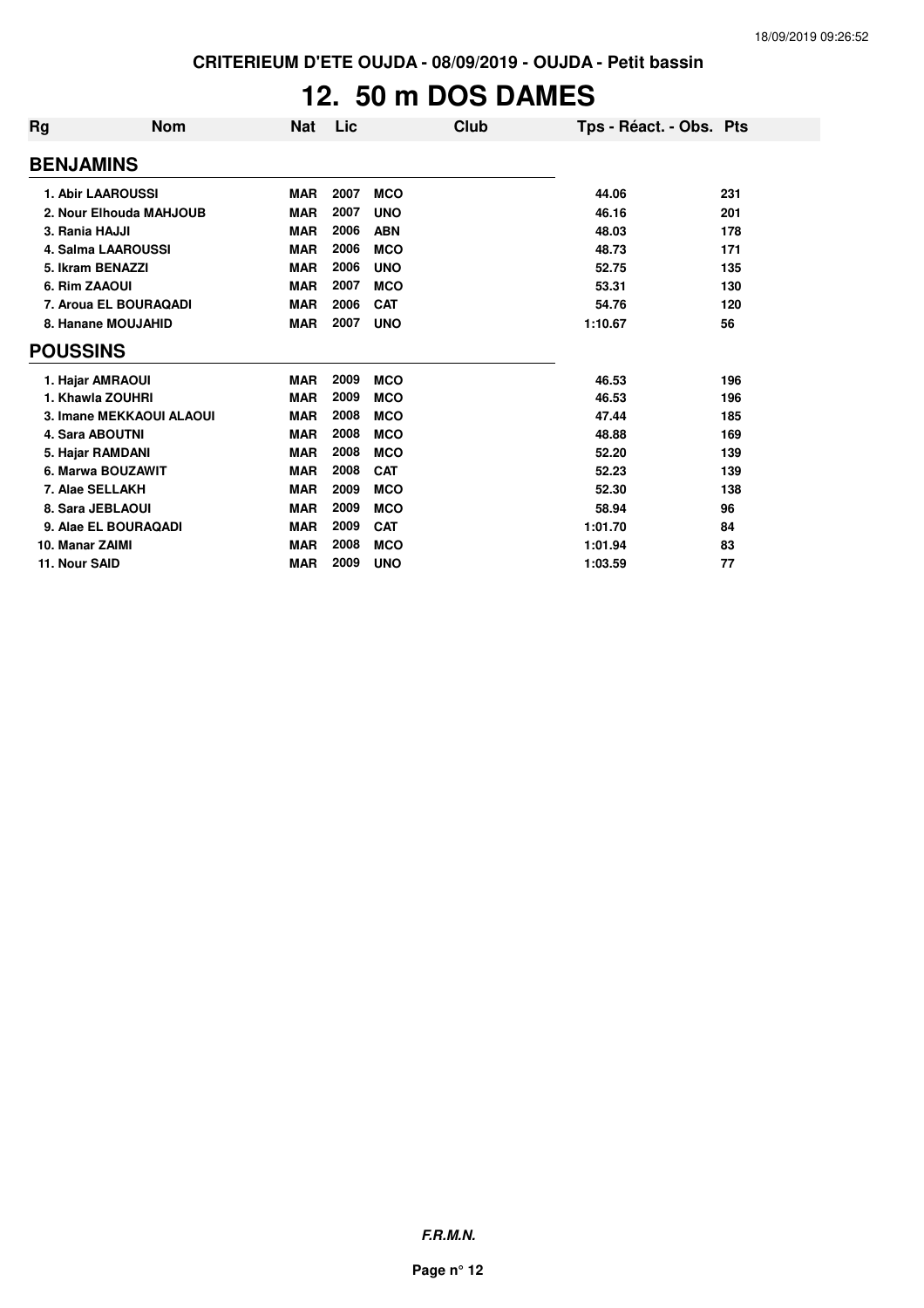**CRITERIEUM D'ETE OUJDA - 08/09/2019 - OUJDA - Petit bassin**

### **13. 100 m BRASSE MESSIEURS**

| Rg                  | Nom | <b>Nat</b> | <b>Lic</b>         | Club | Tps - Réact. - Obs. Pts |     |
|---------------------|-----|------------|--------------------|------|-------------------------|-----|
| <b>BENJAMINS</b>    |     |            |                    |      |                         |     |
| 1. Abdelali RAMDANI |     | <b>MAR</b> | 2006<br>MCO        |      | 1:35.70                 | 227 |
| 2. Mehdi OUMOKHTAR  |     | <b>MAR</b> | 2007<br><b>UNO</b> |      | 1:37.56                 | 215 |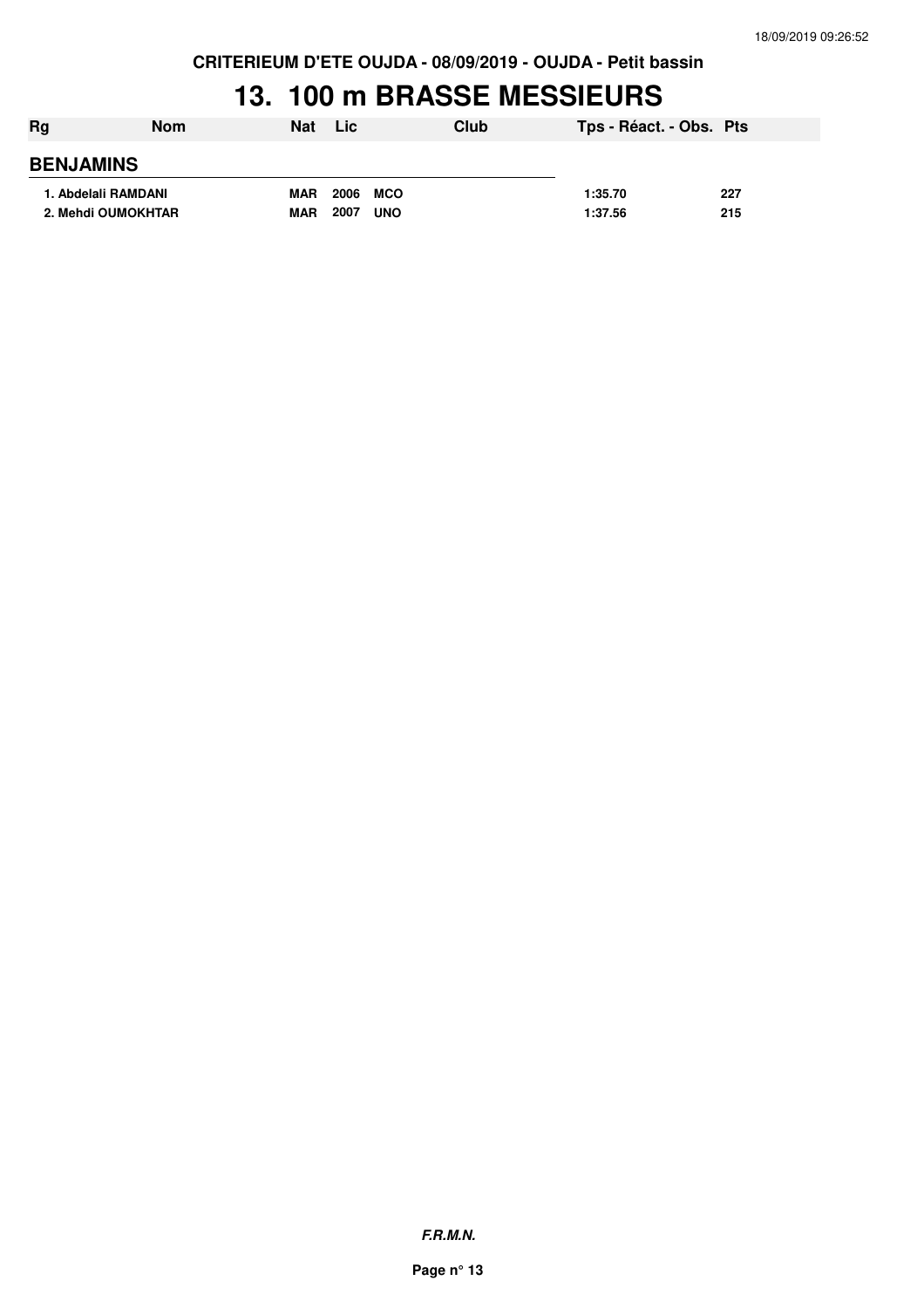# **14. 100 m BRASSE DAMES**

| Ra               | <b>Nom</b>               | <b>Nat</b> | Lic  | Club       | Tps - Réact. - Obs. Pts |     |
|------------------|--------------------------|------------|------|------------|-------------------------|-----|
| <b>BENJAMINS</b> |                          |            |      |            |                         |     |
|                  | 1. Aya MAAMRI            | <b>MAR</b> | 2006 | <b>MCO</b> | 1:45.52                 | 226 |
|                  | 2. Ouiame BOUAZZAOUI     | <b>MAR</b> | 2007 | <b>MCO</b> | 1:49.78                 | 201 |
| 3. Hajar ALLAY   |                          | <b>MAR</b> | 2006 | <b>MCO</b> | 1:52.13                 | 189 |
|                  | 4. Nour Al Houda AMRAOUI | <b>MAR</b> | 2006 | <b>UNO</b> | 1:53.30                 | 183 |
|                  | 5. Meryem TAKERKRA       | <b>MAR</b> | 2007 | <b>CAT</b> | 1:53.50                 | 182 |
|                  | 6. Alae EL AMRI          | <b>MAR</b> | 2006 | <b>MCO</b> | 1:56.50                 | 168 |
|                  | 7. Ihsane ZOHIR          | <b>MAR</b> | 2006 | <b>MCO</b> | 2:01.31                 | 149 |
|                  | 8. Salma LAAROUSSI       | <b>MAR</b> | 2006 | <b>MCO</b> | 2:05.13                 | 136 |
|                  |                          |            |      |            |                         |     |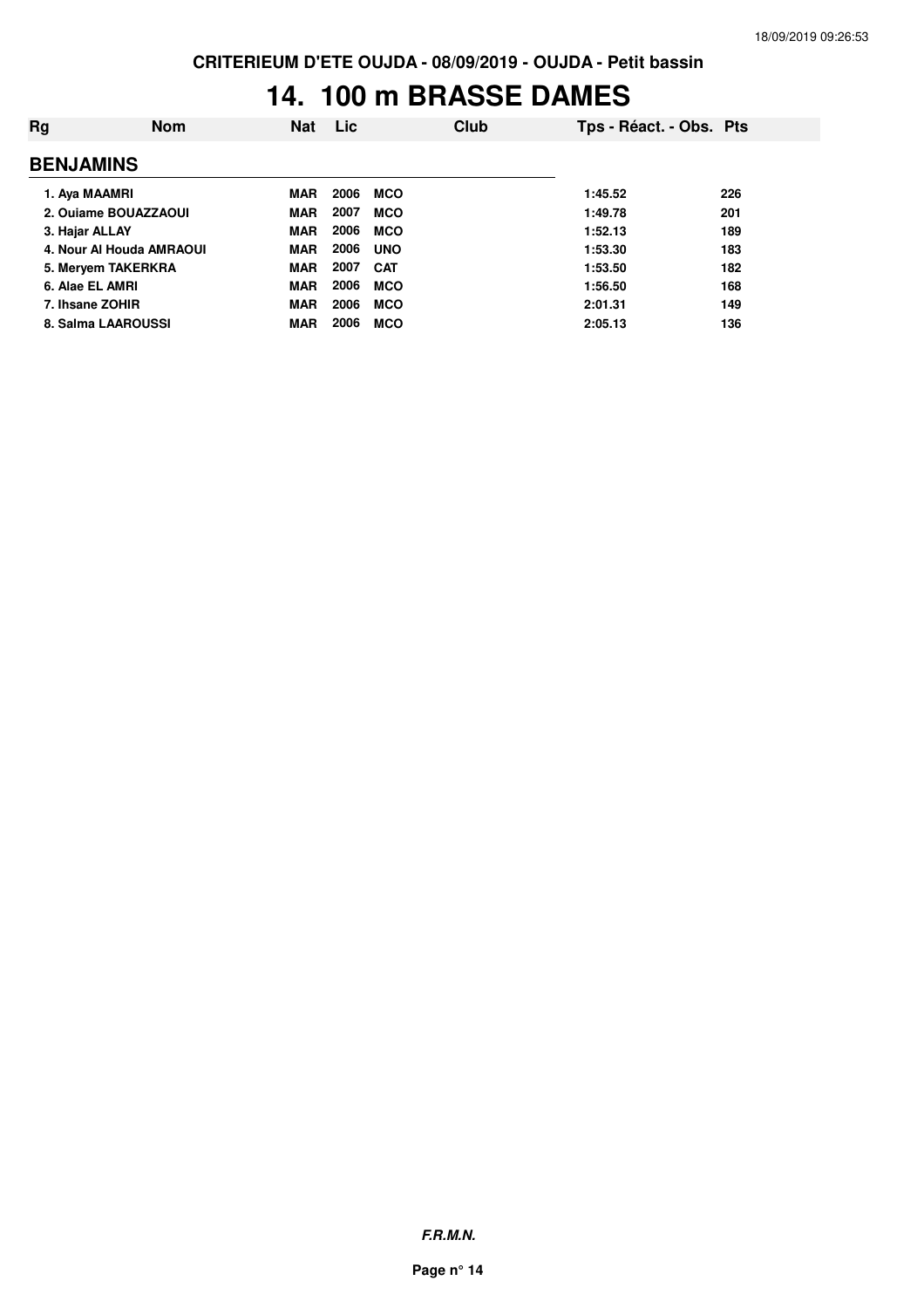#### **15. 4 x 50 m 4 NAGES MESSIEURS**

| Rg                           | <b>Nom</b>                                                                                                                                                                                                                                                                                                                                       | <b>Nat</b> | Lic  | Club       |         | Tps - Réact. - Obs. Pts |  |  |
|------------------------------|--------------------------------------------------------------------------------------------------------------------------------------------------------------------------------------------------------------------------------------------------------------------------------------------------------------------------------------------------|------------|------|------------|---------|-------------------------|--|--|
|                              | <b>BENJAMINS</b><br>2006<br><b>MAR</b><br><b>UNO</b><br>3:09.08<br>125<br>2007<br><b>MAR</b><br><b>UNO</b><br>125<br>2007<br><b>MAR</b><br><b>UNO</b><br>125<br>2007<br><b>MAR</b><br><b>Othmane DOUZI</b><br><b>UNO</b><br>125<br>2009<br><b>UNO</b><br>84<br><b>MAR</b><br>3:35.58<br>2008<br><b>MAR</b><br><b>UNO</b><br>84<br>Yahya ELHALAFI |            |      |            |         |                         |  |  |
| 1. Anass BOURHRARA           |                                                                                                                                                                                                                                                                                                                                                  |            |      |            |         |                         |  |  |
| <b>Mohamed Rayane SEKKAT</b> |                                                                                                                                                                                                                                                                                                                                                  |            |      |            |         |                         |  |  |
| <b>Ousama HASSAIN</b>        |                                                                                                                                                                                                                                                                                                                                                  |            |      |            |         |                         |  |  |
|                              |                                                                                                                                                                                                                                                                                                                                                  |            |      |            |         |                         |  |  |
| <b>POUSSINS</b>              |                                                                                                                                                                                                                                                                                                                                                  |            |      |            |         |                         |  |  |
| 1. Mohamed Yassir ZOUHRI     |                                                                                                                                                                                                                                                                                                                                                  |            |      |            |         |                         |  |  |
|                              |                                                                                                                                                                                                                                                                                                                                                  |            |      |            |         |                         |  |  |
|                              | <b>Oualid LAMSIAH</b>                                                                                                                                                                                                                                                                                                                            | <b>MAR</b> | 2008 | <b>UNO</b> |         | 84                      |  |  |
|                              | <b>Soufiane HASSAIN</b>                                                                                                                                                                                                                                                                                                                          | <b>MAR</b> | 2009 | <b>UNO</b> |         | 84                      |  |  |
|                              | 2. Outhmane EL AHMAR                                                                                                                                                                                                                                                                                                                             | <b>MAR</b> | 2009 | <b>ABN</b> | 4:05.84 | 57                      |  |  |
|                              | <b>Mohamed DAOUIRI</b>                                                                                                                                                                                                                                                                                                                           | <b>MAR</b> | 2009 | <b>ABN</b> |         | 57                      |  |  |
|                              | <b>Mohamed Taha LAZZOUZI</b>                                                                                                                                                                                                                                                                                                                     | <b>MAR</b> | 2009 | <b>ABN</b> |         | 57                      |  |  |
| <b>Khalil HAJJI</b>          |                                                                                                                                                                                                                                                                                                                                                  | MAR        | 2009 | <b>ABN</b> |         | 57                      |  |  |